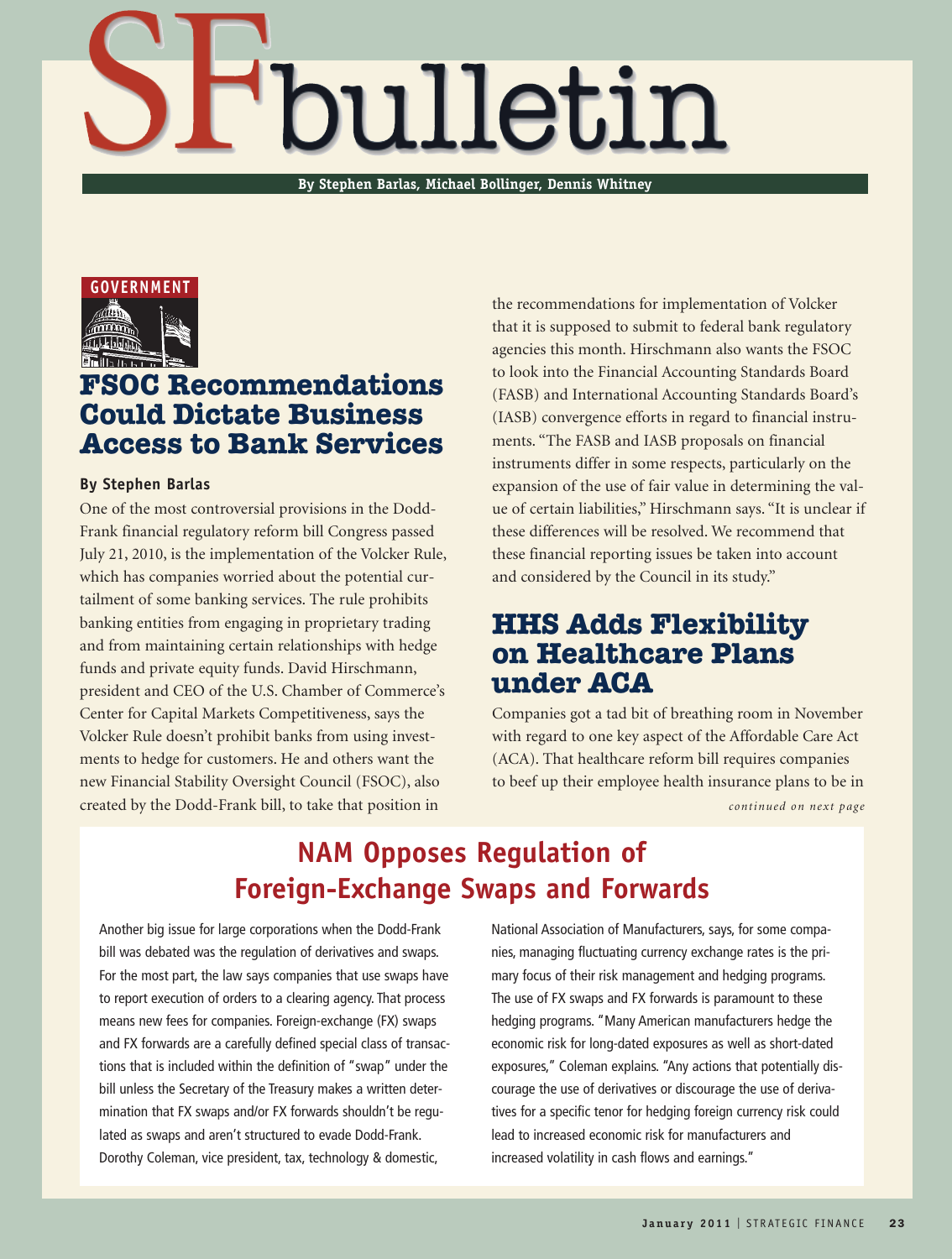## SFbulletin

#### *continued from p. 23*

line with a number of new requirements—unless their health plan is grandfathered under the new law. The ACA said plans in existence as of March 23, 2010, are grandfathered in. Companies very much want their pre-March 2010 plans to be grandfathered, and they don't want to lose that status just because their insurance carrier drops them or goes out of business, the insurer changed the formulary, or the employer changed the deductibles or cost shares. The ACA didn't address these kinds of issues head-on. Last June, the U.S. Department of Health and Human Services (HHS) published an interim final regulation in which it tried to read Congress's mind on what constitutes loss of grandfathered status. But fogginess remained, forcing the HHS to subsequently put out four sets of guidance this fall trying to clarify the issue. Those clarifications didn't calm the business world, either. So in mid-November the HHS

tried to assuage corporate angst once again by issuing an "amendment" to the June IFR, which stipulated that a group health plan doesn't cease to be grandfathered merely because the plan (or its sponsor) enters into a new policy, certificate, or contract of insurance after March 23, 2010. But the amendment doesn't appear to give companies flexibility to change aspects of existing plans, such as formulary or copays, without risking loss of grandfathered status. Steven Wojcik, vice president, public policy, National Business Group on Health, says, "The added flexibility permitting employers who insure to switch carriers without automatically losing grandfathered status is welcome news. However, plans that make changes in benefits (i.e., employer subsidies, costsharing, covered benefits) beyond what the law permits will still lose grandfathered plan status regardless of whether they self-insure, insure and stay with the same carrier, or insure and switch carriers."



### **Congratulations, New CMAs**

**The following IMA® members became a CMA® (Certified Management Accountant) between July 1, 2010, and September 30, 2010.** 

Ahmed Abd El Hakim Ahmed, Sr., CMA

Ahmed H. Abd El Wanis, CMA Amany Abdel Kareem Attia, CMA Salah Ahmed Abdelall, CMA Sameer Nidal Abdulhadi, CMA Abdallah M. A. Abu Awwad, CMA Samih Y. Abu Minshar, CMA Evgeny Adishchev, CMA Nabeel Ahmed Nowshad Ali, CMA

Eyad K. Al Bahsh, CMA Ameena A. Al Haddad, CMA Mohammed Al Jalahma, CMA Amina Yousif Al Madani, CMA Ahmad Al Samaoui, CMA Ahmed Saeed Al Shared, CMA Waleed M. Alawneh, CMA

Bryan S. Aldrich, CMA Ahmed Mohamed Ali, CMA Shaima Ahmed Ali, CMA Ahmed Y. Almehaiza, CMA Ahmed Taher Alruby, CMA Gregory J. Anshus, CMA Dimitri C. Antonius, CMA Faheem Mazher Anver Ali, CMA Arash Ardalan, CMA Ahmad O. Asfoura, CMA Erinc Atilla, CMA Abdel Wahid H. Atta Almanan, Sr., CMA Yvette Nicole Aubin, CMA, CPA Steven L. Avary, CMA, CPA Zacharia-Avirah, CMA Nizar A. Awad, CMA Mohsin Ali Awan, CMA

Srikrishna Kumar Ayagari, CMA Mohammed Abdul Aziz Zainuddin, CMA Joshua V. Azran, CMA, CPA Claire Balcerski, CMA Madhav Baliga, CMA Anupam Banerjee, CMA Aninda Banerji, CMA Eric S. Becker, CMA Paul R. Bellettini, CMA, CPA Karl Bergmann III, CMA Davinder Singh Bhatia, CMA Gregory W. Bischoff, CMA Tamra L. Bissett, CMA, CPA Laura M. Blackstock, CMA Kirsten M. Boser, CMA Cristal L. Breitbeil, CMA Birgit Breukers, CMA

Jon S. Byers, CMA Matthew Calabro, CMA Kerry L. Calnan, CMA Kelly L. Cannon, CMA Eric Carlson, CMA Craig M. Carter, CMA Ryan A. Castle, CMA, CPA Deborah Ceglarski, CMA Jennifer L. Cejka, CMA Yun Chai, CMA Jacxy Ouseph Chalissery, CMA Madhukar Challa, CMA Bimal Rai Chatratha, CMA, CWA Sumit Chatterjee, CMA Yang Chen, CMA Yi Chen, CMA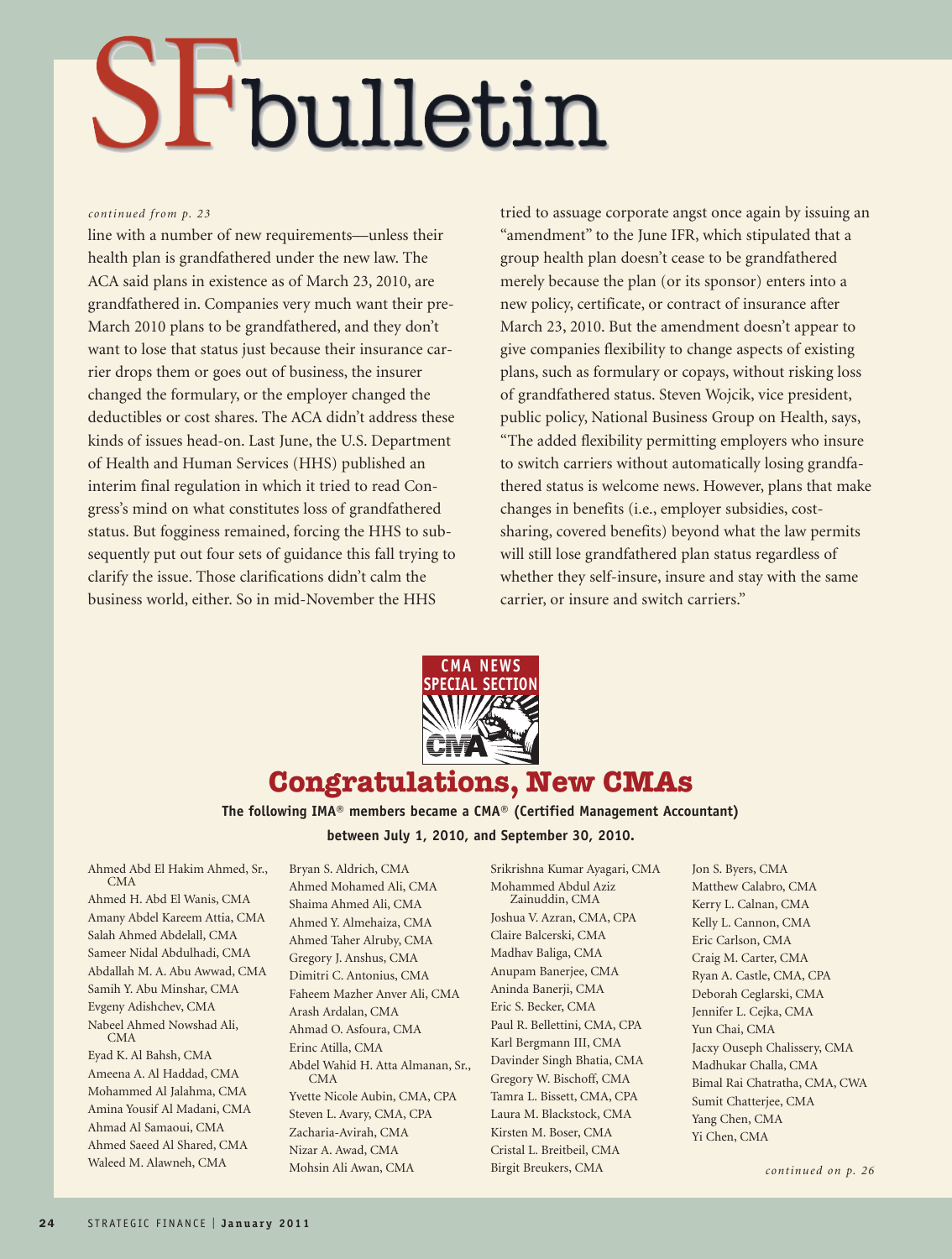

## **Implementing Internal Controls**

Companies acknowledge that effective internal controls are beneficial because they support reliable financial statements and provide reasonable assurance for the data that managers rely on to make key decisions affecting their businesses. While management's responsibility for internal controls isn't new, many small to mid-sized businesses continue to struggle with the SOX 404 reporting requirements on internal controls over financial reporting.

According to Julie Harrer's *Internal Control Strategies: A Mid to Small Business Guide*, many smaller companies struggle with implementing an internal control program not only because most perceive the costs of such a program to be prohibitive, but also because they lack insufficient guidance to assist in implementing controls. But that doesn't mean it's impossible, and Harrer provides a guide that small and mid-sized companies can use to implement a strong internal control program and deal with the different assessment aspects while remaining cost conscious. Her book details a structured approach and guidance for businesses to implement and enhance cost-effective controls while also providing ways to enhance efficiencies within existing company structures.

At the outset, Harrer spends more time on the control environment and entity-level controls than most would. She emphasizes that a strong control



environment and strong entity-level controls can reduce the overall costs of an internal control program because they permeate throughout all of the financial reporting processes. She then discusses ways to streamline documentation by assessing the true key internal controls that need to be documented and assessed. She presents cost-effective ways to test and assess controls. In case a deficiency is identified, she details a plan to help determine whether it truly needs to be remediated and, if so, how to establish cost-effective means of remediation. Throughout this, Harrer provides multiple practice tips to help implementers focus on what is truly important for each of the different segments of the assessment.

Harrer also includes multiple scenar-

ios and specific advice on how to address items in a cost-effective manner—from strengthening the control environment to implementing a monitoring program. Understanding that SOX 404 is an ongoing effort, Harrer spends an entire chapter on project management, emphasizing the importance of hiring qualified staff, organizing the SOX team in an effective manner, and continuing to educate the entire business staff on the importance of the SOX effort in order to strengthen overall buy-in within the business for improving the effectiveness of internal controls. She ends the book by covering some common areas of concern and tips to address them. There are also several appendices with additional resource information to include entity-level control matrices and checklists.

One of the biggest benefits of Harrer's book is that it is written by someone who has gone through the process herself and has had to contend with the same implementation issues and lack of guidance that others are confronting. Overall, Harrer's book is a valued resource that provides insight and concrete guidance for those of us that struggle daily with ensuring that effective controls over financial reporting are maintained not only for our stakeholders but to support internal management's decision making.—Michael A. Bollinger, CMA, CFM, CPA, CIA, CGFM, CDFM, michaelbollinger@hotmail.com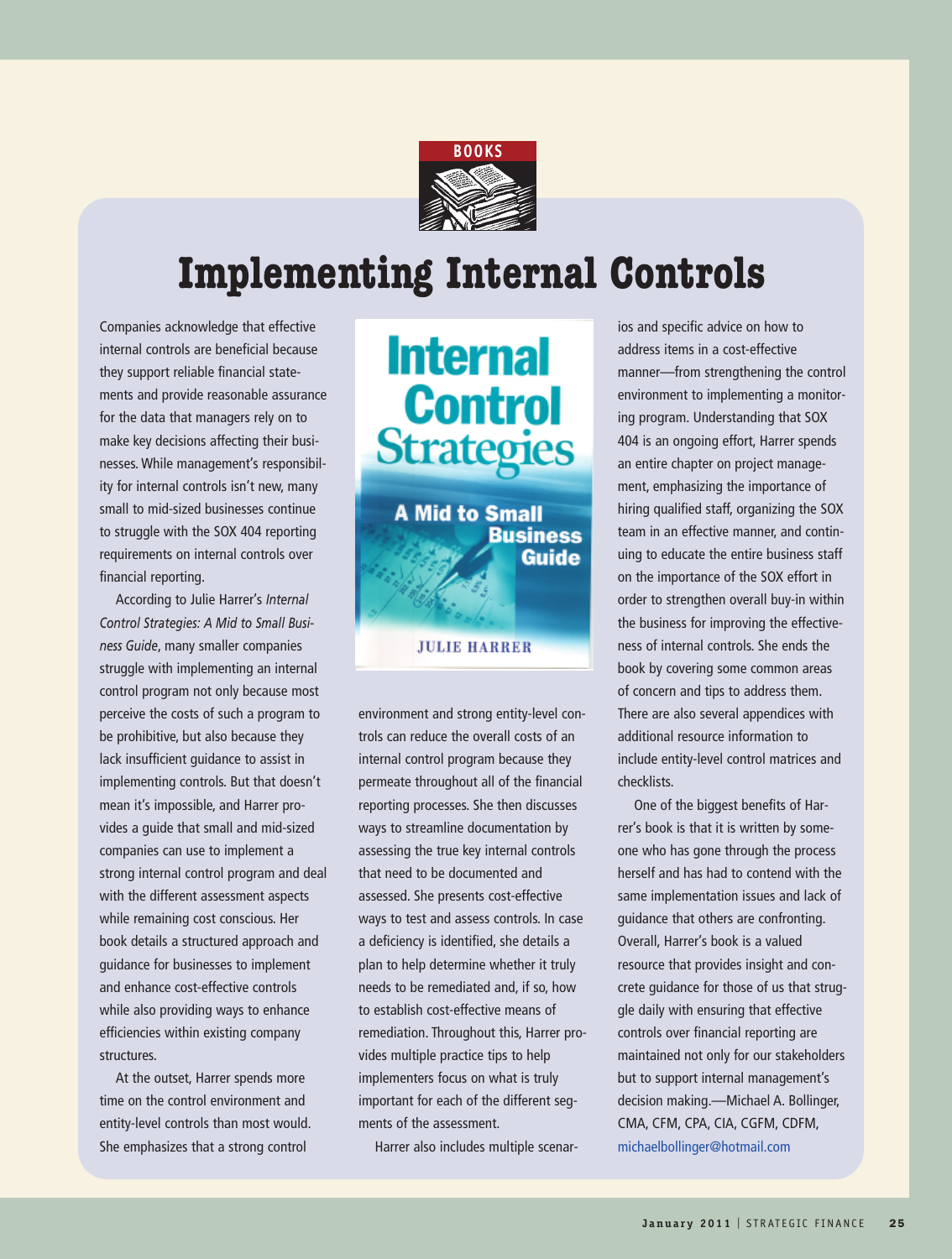## SFbulletin

Mohamed R. Farook, CMA



### **Congratulations, New CMAs**

**The following IMA members became a CMA between July 1, 2010, and September 30, 2010 (***continued***).** 

Yijun Chen, CMA Kwok Yip Cheung, CMA Tien Chia Chiang, CMA Olga Chinina, CMA Jillianetiffany L. Chua, CMA, CPA Brian J. Claerbaut, CMA Cristina B. Colon, CMA Matthew T. Cook, CMA Edwin L. Cooper, CMA Tommie M. Crews, CMA, CPA John C. Cruze, CMA Hiba H. Daaboul, CMA Joseph J. Daggett, CMA Kevin L. Dailey, CMA Craig A. Damon, CMA David P. Dawson, CMA Bjorn E. De Mander, CMA Keith Denny, CMA Jeanette Denunzio, CMA Olga Derugina, CMA Abdel Qader M. Diab, CMA Sanjay A. Dighe, CMA Julianne M. Dimambro, CMA Cheng Ding, CMA Craig W. Domeck, CMA Donna E. Drasher, CMA Jing Du, CMA Heather D. Dudley, CMA Mason Duede, CMA Alexander J. H. Duijn, CMA Kimberly M. Dunscombe, CMA Jan Dirk Dusseljee, CMA Xiaoyun E, CMA Casey C. Ehlers, CMA Hassan M. El Kojok, CMA Tarek El S.M. El Meaddawy, CMA Denise E. El Nawwar, CMA Said Y. Elgamal, CMA Kemal O. Emekci, CMA Gunes A. Evgin, CMA Mohammad Fares K. Fadda, CMA Arif Faqih, CMA Mohamed F. Farahat, CMA

Michael B. Farrell, CMA Walid Wagdy Fayed, CMA Joseph Fernandes, CMA Lester Fernandes, CMA Eelco R. W. Fiole, CMA, CFA Annette S. Florczak, CMA Erika T. Fluke, CMA Angela M. Forman, CMA Robert E. Fouad Nashed, CMA Kevin T. Franklin, CMA Marwan R. Frem, CMA Ping Fu, CMA Sue Gagnon, CMA Li Xia Gao, CMA, CPA James Geier, CMA Brandon D. Gervais, CMA Maroun F. Ghosn, CMA Kristin S. Glawe, CMA Harold T. Glenn, CMA Roxanne D. Gondek, CMA James J. Goodman, CMA Nadezhda Gornostaleva, CMA Natalia Goryacheva, CMA Daniel E. Grenter, CMA Joseph W. Griffiths, CMA Lin Chen Gu, CMA Ramesh Chandra Gupta, CMA Richard Paul Gustafson, CMA Evan J. Hacker, CMA, CFM Mohamed A. Hamid, CMA Ghassan M. Hammash, Sr., CMA Sameh Hasan Hamza, CMA Zuo Jun Han, CMA Todd Hanssen, CMA Suryanarayanan Hariharan, CMA Jeffrey M. Harrison, CMA Danish S. Hashmat, CMA Mohamed Hany N. Hassan, CMA Lili He, CMA Paul Heck, CMA Richard E. Heffelfinger, CMA, CPA

Gabriel Vijay Paul Hegde, CMA Marcel J. H. Hermsen, CMA Michael Lee High, CMA Flossie M. Holmes, CMA Wei Hong, CMA Zhihui Hou, CMA Stephen A. Howard, CMA Xiao Feng Hu, CMA Yingna Huang, CMA Jacob W. Hunerdosse, CMA Syed Mohamed Hussaini, CMA Ashraf Esmail Hussien Mohamed, CMA Sherif Essmat Hussin, CMA Mohamed Samy Hussin Mohamed, CMA Hassan Ibrahim Hassan Ali, CMA Amro Abdo Ibrahim Wanis, CMA Fernando Iglesias Gomez, CMA Aneel Iqbal, CMA Sheraz Iqbal, CMA S. B. Iyer, CMA Parshwa Jain, CMA, CPA Asif Javed, CMA Ramachandran P. Jayachandran, CMA Iryna A. Jemison, CMA Kelly L. Johnson, CMA Augastine Jose, CMA Lesley Joseph, CMA Lisa M. Jouppi, CMA Mohamed Meerasahib K.M., CMA Ahmed Abdelaziz Kandil Abdelrahman, CMA Oytun Tansel Kasaboglu, CMA Maen M. Kassar, CMA Rania Izzat Kawwa', CMA Puneet Kedia, CMA, CPA Curtis G. Keith, CMA Robert J. Kenneally III, CMA Ezuddin A. Khairy, Sr., CMA Hossam El Din M. Khalil, CMA Mohammed Gamal E. Khalil, CMA Assad A. Khan, CMA

Theodros Kidane Weldegeorgis, CMA Evgeny E. Kirdey, CMA Justin M. Kivell, CMA, CPA Jason Klomp, CMA Kathryn I. Kohlbacher, CMA Sree Lakshmi R. Kommana, CMA Mei Kong, CMA Robert J. Konkel, CMA Cynthia D. Kopesky, CMA Donald Kovach, CMA Olga Kovnatska, CMA David J. Kraus, CMA Chair C. Kuan, CMA Todd M. Kubiak, CMA A. Hessel Kuik, CMA Norman A. Kur, CMA, CFE Sibel Kurekli, CMA Zacharia Kuriakose, CMA Erin K. Kusmiesz, CMA Christopher Kvinta, CMA Lap Keung Lam, CMA Edmond R. Landefeld, CMA John Lawrence Lavretta IV, CMA Lisa M. Levy, CMA Laura Lewis, CMA Yan Liang, CMA James W. Lipsmire, Jr., CMA Feng Liu, CMA, CPA Hui Bing Liu, CMA Jing Liu, CMA Lei Liu, CMA Quan Shuai Liu, CMA Xianting Liu, CMA, CPA Xiao Liu, CMA John H. Loeken, CMA Lianne B. Loeks, CMA Ping Lu, CMA Yulia Lukmanova, CMA Yan Hua Luo, CMA Evgeny A. Lushev, CMA Zhi Lv, CMA Pavel Lyzhin, CMA Dawei Ma, CMA